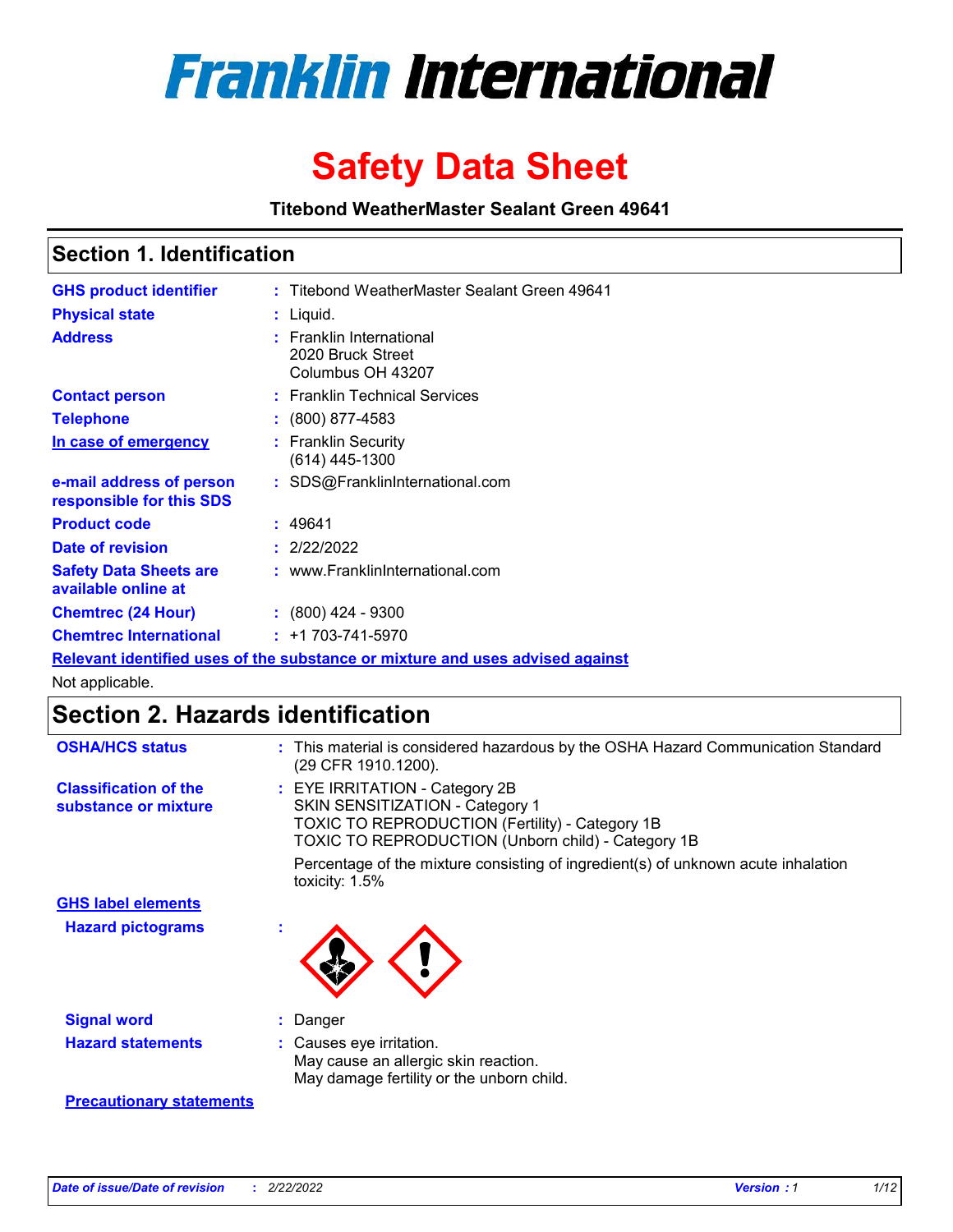### **Section 2. Hazards identification**

| <b>Prevention</b>                          | : Obtain special instructions before use. Do not handle until all safety precautions have<br>been read and understood. Wear protective gloves. Wear eye or face protection.<br>Wear protective clothing. Avoid breathing vapor. Wash hands thoroughly after handling.<br>Contaminated work clothing must not be allowed out of the workplace.                                                        |
|--------------------------------------------|------------------------------------------------------------------------------------------------------------------------------------------------------------------------------------------------------------------------------------------------------------------------------------------------------------------------------------------------------------------------------------------------------|
| <b>Response</b>                            | : IF exposed or concerned: Get medical attention. IF ON SKIN: Wash with plenty of<br>soap and water. Wash contaminated clothing before reuse. If skin irritation or rash<br>occurs: Get medical attention. IF IN EYES: Rinse cautiously with water for several<br>minutes. Remove contact lenses, if present and easy to do. Continue rinsing. If eye<br>irritation persists: Get medical attention. |
| <b>Storage</b>                             | : Store locked up.                                                                                                                                                                                                                                                                                                                                                                                   |
| <b>Disposal</b>                            | : Dispose of contents and container in accordance with all local, regional, national and<br>international regulations.                                                                                                                                                                                                                                                                               |
| <b>Hazards not otherwise</b><br>classified | : Product generates methanol during cure.                                                                                                                                                                                                                                                                                                                                                            |
|                                            |                                                                                                                                                                                                                                                                                                                                                                                                      |

### **Section 3. Composition/information on ingredients**

| <b>Substance/mixture</b><br>Mixture                  |               |                     |
|------------------------------------------------------|---------------|---------------------|
| <b>Ingredient name</b>                               | $\frac{9}{6}$ | <b>CAS number</b>   |
| 3-aminopropyltriethoxysilane<br>Dibutyltin dilaurate | ≤3<br>≤0.3    | 919-30-2<br>77-58-7 |

Any concentration shown as a range is to protect confidentiality or is due to batch variation.

**There are no additional ingredients present which, within the current knowledge of the supplier and in the concentrations applicable, are classified as hazardous to health or the environment and hence require reporting in this section.**

**Occupational exposure limits, if available, are listed in Section 8.**

### **Section 4. First aid measures**

| <b>Description of necessary first aid measures</b> |                                                                                                                                                                                                                                                                                                                                                                                                                                                                                                                                                                                                                                                                                                                                                                           |  |  |  |
|----------------------------------------------------|---------------------------------------------------------------------------------------------------------------------------------------------------------------------------------------------------------------------------------------------------------------------------------------------------------------------------------------------------------------------------------------------------------------------------------------------------------------------------------------------------------------------------------------------------------------------------------------------------------------------------------------------------------------------------------------------------------------------------------------------------------------------------|--|--|--|
| <b>Eye contact</b>                                 | : Immediately flush eyes with plenty of water, occasionally lifting the upper and lower<br>eyelids. Check for and remove any contact lenses. Continue to rinse for at least 10<br>minutes. If irritation persists, get medical attention.                                                                                                                                                                                                                                                                                                                                                                                                                                                                                                                                 |  |  |  |
| <b>Inhalation</b>                                  | : Remove victim to fresh air and keep at rest in a position comfortable for breathing. If<br>not breathing, if breathing is irregular or if respiratory arrest occurs, provide artificial<br>respiration or oxygen by trained personnel. It may be dangerous to the person providing<br>aid to give mouth-to-mouth resuscitation. Get medical attention. If unconscious, place<br>in recovery position and get medical attention immediately. Maintain an open airway.<br>Loosen tight clothing such as a collar, tie, belt or waistband. In case of inhalation of<br>decomposition products in a fire, symptoms may be delayed. The exposed person may<br>need to be kept under medical surveillance for 48 hours.                                                       |  |  |  |
| <b>Skin contact</b>                                | : Wash with plenty of soap and water. Remove contaminated clothing and shoes. Wash<br>contaminated clothing thoroughly with water before removing it, or wear gloves.<br>Continue to rinse for at least 10 minutes. Get medical attention. In the event of any<br>complaints or symptoms, avoid further exposure. Wash clothing before reuse. Clean<br>shoes thoroughly before reuse.                                                                                                                                                                                                                                                                                                                                                                                     |  |  |  |
| <b>Ingestion</b>                                   | : Wash out mouth with water. Remove dentures if any. Remove victim to fresh air and<br>keep at rest in a position comfortable for breathing. If material has been swallowed and<br>the exposed person is conscious, give small quantities of water to drink. Stop if the<br>exposed person feels sick as vomiting may be dangerous. Do not induce vomiting<br>unless directed to do so by medical personnel. If vomiting occurs, the head should be<br>kept low so that vomit does not enter the lungs. Get medical attention. Never give<br>anything by mouth to an unconscious person. If unconscious, place in recovery position<br>and get medical attention immediately. Maintain an open airway. Loosen tight clothing<br>such as a collar, tie, belt or waistband. |  |  |  |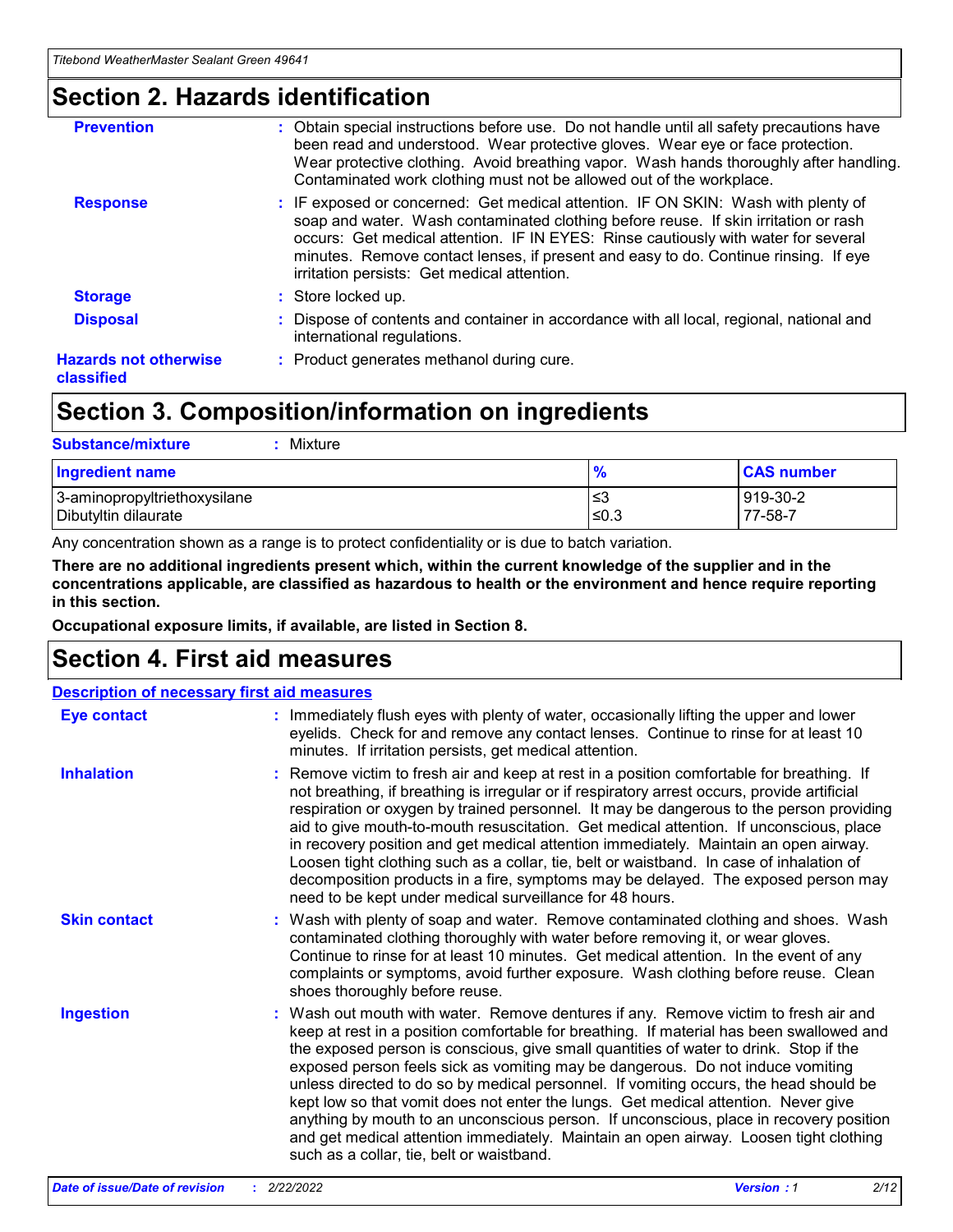## **Section 4. First aid measures**

| Most important symptoms/effects, acute and delayed |  |                                                                                                                                                                                                                                                                                                                                                                                                                 |  |
|----------------------------------------------------|--|-----------------------------------------------------------------------------------------------------------------------------------------------------------------------------------------------------------------------------------------------------------------------------------------------------------------------------------------------------------------------------------------------------------------|--|
| <b>Potential acute health effects</b>              |  |                                                                                                                                                                                                                                                                                                                                                                                                                 |  |
| <b>Eye contact</b>                                 |  | : May cause eye irritation.                                                                                                                                                                                                                                                                                                                                                                                     |  |
| <b>Inhalation</b>                                  |  | : No known significant effects or critical hazards.                                                                                                                                                                                                                                                                                                                                                             |  |
| <b>Skin contact</b>                                |  | : May cause skin irritation.                                                                                                                                                                                                                                                                                                                                                                                    |  |
| <b>Ingestion</b>                                   |  | : No known significant effects or critical hazards.                                                                                                                                                                                                                                                                                                                                                             |  |
| <b>Over-exposure signs/symptoms</b>                |  |                                                                                                                                                                                                                                                                                                                                                                                                                 |  |
| <b>Eye contact</b>                                 |  | : Adverse symptoms may include the following:<br>irritation<br>watering<br>redness                                                                                                                                                                                                                                                                                                                              |  |
| <b>Inhalation</b>                                  |  | : Adverse symptoms may include the following:<br>reduced fetal weight<br>increase in fetal deaths<br>skeletal malformations                                                                                                                                                                                                                                                                                     |  |
| <b>Skin contact</b>                                |  | : Adverse symptoms may include the following:<br>irritation<br>redness<br>reduced fetal weight<br>increase in fetal deaths<br>skeletal malformations                                                                                                                                                                                                                                                            |  |
| <b>Ingestion</b>                                   |  | : Adverse symptoms may include the following:<br>reduced fetal weight<br>increase in fetal deaths<br>skeletal malformations                                                                                                                                                                                                                                                                                     |  |
|                                                    |  | <b>Indication of immediate medical attention and special treatment needed, if necessary</b>                                                                                                                                                                                                                                                                                                                     |  |
| <b>Notes to physician</b>                          |  | : In case of inhalation of decomposition products in a fire, symptoms may be delayed.<br>The exposed person may need to be kept under medical surveillance for 48 hours.                                                                                                                                                                                                                                        |  |
| <b>Specific treatments</b>                         |  | : No specific treatment.                                                                                                                                                                                                                                                                                                                                                                                        |  |
| <b>Protection of first-aiders</b>                  |  | : No action shall be taken involving any personal risk or without suitable training. If it is<br>suspected that fumes are still present, the rescuer should wear an appropriate mask or<br>self-contained breathing apparatus. It may be dangerous to the person providing aid to<br>give mouth-to-mouth resuscitation. Wash contaminated clothing thoroughly with water<br>before removing it, or wear gloves. |  |

**See toxicological information (Section 11)**

### **Section 5. Fire-fighting measures**

| <b>Extinguishing media</b>                             |                                                                                                                                                                                                     |
|--------------------------------------------------------|-----------------------------------------------------------------------------------------------------------------------------------------------------------------------------------------------------|
| <b>Suitable extinguishing</b><br>media                 | : Use an extinguishing agent suitable for the surrounding fire.                                                                                                                                     |
| <b>Unsuitable extinguishing</b><br>media               | : None known.                                                                                                                                                                                       |
| <b>Specific hazards arising</b><br>from the chemical   | : In a fire or if heated, a pressure increase will occur and the container may burst.                                                                                                               |
| <b>Hazardous thermal</b><br>decomposition products     | : Decomposition products may include the following materials:<br>carbon dioxide<br>carbon monoxide<br>nitrogen oxides<br>metal oxide/oxides                                                         |
| <b>Special protective actions</b><br>for fire-fighters | : Promptly isolate the scene by removing all persons from the vicinity of the incident if<br>there is a fire. No action shall be taken involving any personal risk or without suitable<br>training. |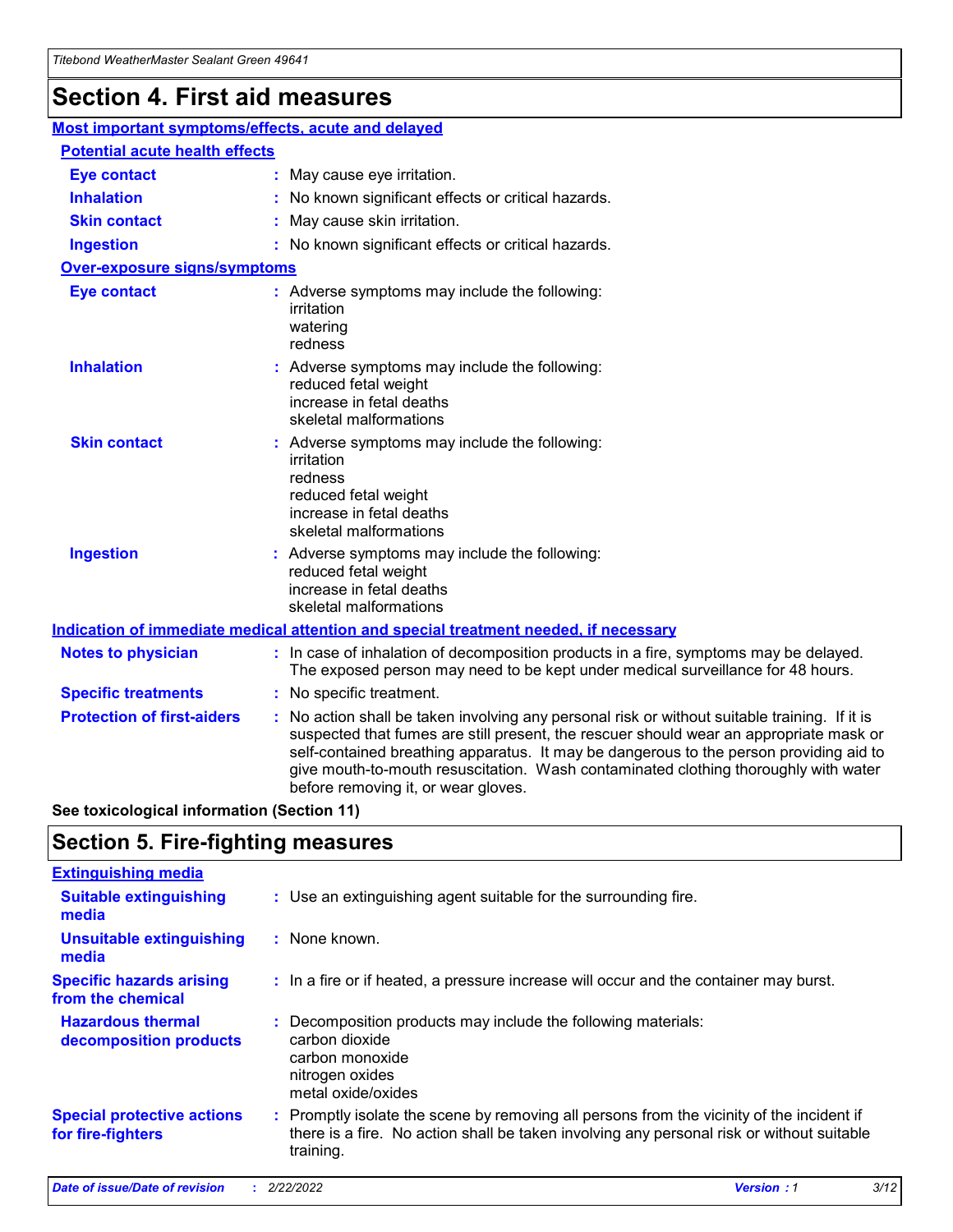### **Section 5. Fire-fighting measures**

**Special protective equipment for fire-fighters** Fire-fighters should wear appropriate protective equipment and self-contained breathing **:** apparatus (SCBA) with a full face-piece operated in positive pressure mode.

### **Section 6. Accidental release measures**

#### **Personal precautions, protective equipment and emergency procedures**

| For non-emergency<br>personnel                               |  | : No action shall be taken involving any personal risk or without suitable training.<br>Evacuate surrounding areas. Keep unnecessary and unprotected personnel from<br>entering. Do not touch or walk through spilled material. Avoid breathing vapor or mist.<br>Provide adequate ventilation. Wear appropriate respirator when ventilation is<br>inadequate. Put on appropriate personal protective equipment.                                                                                                                                                                                                                                                                                             |  |  |
|--------------------------------------------------------------|--|--------------------------------------------------------------------------------------------------------------------------------------------------------------------------------------------------------------------------------------------------------------------------------------------------------------------------------------------------------------------------------------------------------------------------------------------------------------------------------------------------------------------------------------------------------------------------------------------------------------------------------------------------------------------------------------------------------------|--|--|
| For emergency responders                                     |  | : If specialized clothing is required to deal with the spillage, take note of any information in<br>Section 8 on suitable and unsuitable materials. See also the information in "For non-<br>emergency personnel".                                                                                                                                                                                                                                                                                                                                                                                                                                                                                           |  |  |
| <b>Environmental precautions</b>                             |  | : Avoid dispersal of spilled material and runoff and contact with soil, waterways, drains<br>and sewers. Inform the relevant authorities if the product has caused environmental<br>pollution (sewers, waterways, soil or air).                                                                                                                                                                                                                                                                                                                                                                                                                                                                              |  |  |
| <b>Methods and materials for containment and cleaning up</b> |  |                                                                                                                                                                                                                                                                                                                                                                                                                                                                                                                                                                                                                                                                                                              |  |  |
| <b>Small spill</b>                                           |  | : Stop leak if without risk. Move containers from spill area. Dilute with water and mop up<br>if water-soluble. Alternatively, or if water-insoluble, absorb with an inert dry material and<br>place in an appropriate waste disposal container. Dispose of via a licensed waste<br>disposal contractor.                                                                                                                                                                                                                                                                                                                                                                                                     |  |  |
| <b>Large spill</b>                                           |  | : Stop leak if without risk. Move containers from spill area. Approach release from<br>upwind. Prevent entry into sewers, water courses, basements or confined areas. Wash<br>spillages into an effluent treatment plant or proceed as follows. Contain and collect<br>spillage with non-combustible, absorbent material e.g. sand, earth, vermiculite or<br>diatomaceous earth and place in container for disposal according to local regulations<br>(see Section 13). Dispose of via a licensed waste disposal contractor. Contaminated<br>absorbent material may pose the same hazard as the spilled product. Note: see<br>Section 1 for emergency contact information and Section 13 for waste disposal. |  |  |

### **Section 7. Handling and storage**

| <b>Precautions for safe handling</b>                                             |                                                                                                                                                                                                                                                                                                                                                                                                                                                                                                                                                                                                                                                                                                                                                                                                                                                  |
|----------------------------------------------------------------------------------|--------------------------------------------------------------------------------------------------------------------------------------------------------------------------------------------------------------------------------------------------------------------------------------------------------------------------------------------------------------------------------------------------------------------------------------------------------------------------------------------------------------------------------------------------------------------------------------------------------------------------------------------------------------------------------------------------------------------------------------------------------------------------------------------------------------------------------------------------|
| <b>Protective measures</b>                                                       | : Put on appropriate personal protective equipment (see Section 8). Persons with a<br>history of skin sensitization problems should not be employed in any process in which<br>this product is used. Avoid exposure - obtain special instructions before use. Avoid<br>exposure during pregnancy. Do not handle until all safety precautions have been read<br>and understood. Do not get in eyes or on skin or clothing. Do not ingest. Avoid<br>breathing vapor or mist. If during normal use the material presents a respiratory hazard,<br>use only with adequate ventilation or wear appropriate respirator. Keep in the original<br>container or an approved alternative made from a compatible material, kept tightly<br>closed when not in use. Empty containers retain product residue and can be hazardous.<br>Do not reuse container. |
| <b>Advice on general</b><br>occupational hygiene                                 | : Eating, drinking and smoking should be prohibited in areas where this material is<br>handled, stored and processed. Workers should wash hands and face before eating,<br>drinking and smoking. Remove contaminated clothing and protective equipment before<br>entering eating areas. See also Section 8 for additional information on hygiene<br>measures.                                                                                                                                                                                                                                                                                                                                                                                                                                                                                    |
| <b>Conditions for safe storage,</b><br>including any<br><b>incompatibilities</b> | Store between the following temperatures: 0 to 120°C (32 to 248°F). Store in<br>accordance with local regulations. Store in original container protected from direct<br>sunlight in a dry, cool and well-ventilated area, away from incompatible materials (see<br>Section 10) and food and drink. Store locked up. Keep container tightly closed and<br>sealed until ready for use. Containers that have been opened must be carefully<br>resealed and kept upright to prevent leakage. Do not store in unlabeled containers.<br>Use appropriate containment to avoid environmental contamination. See Section 10 for<br>incompatible materials before handling or use.                                                                                                                                                                         |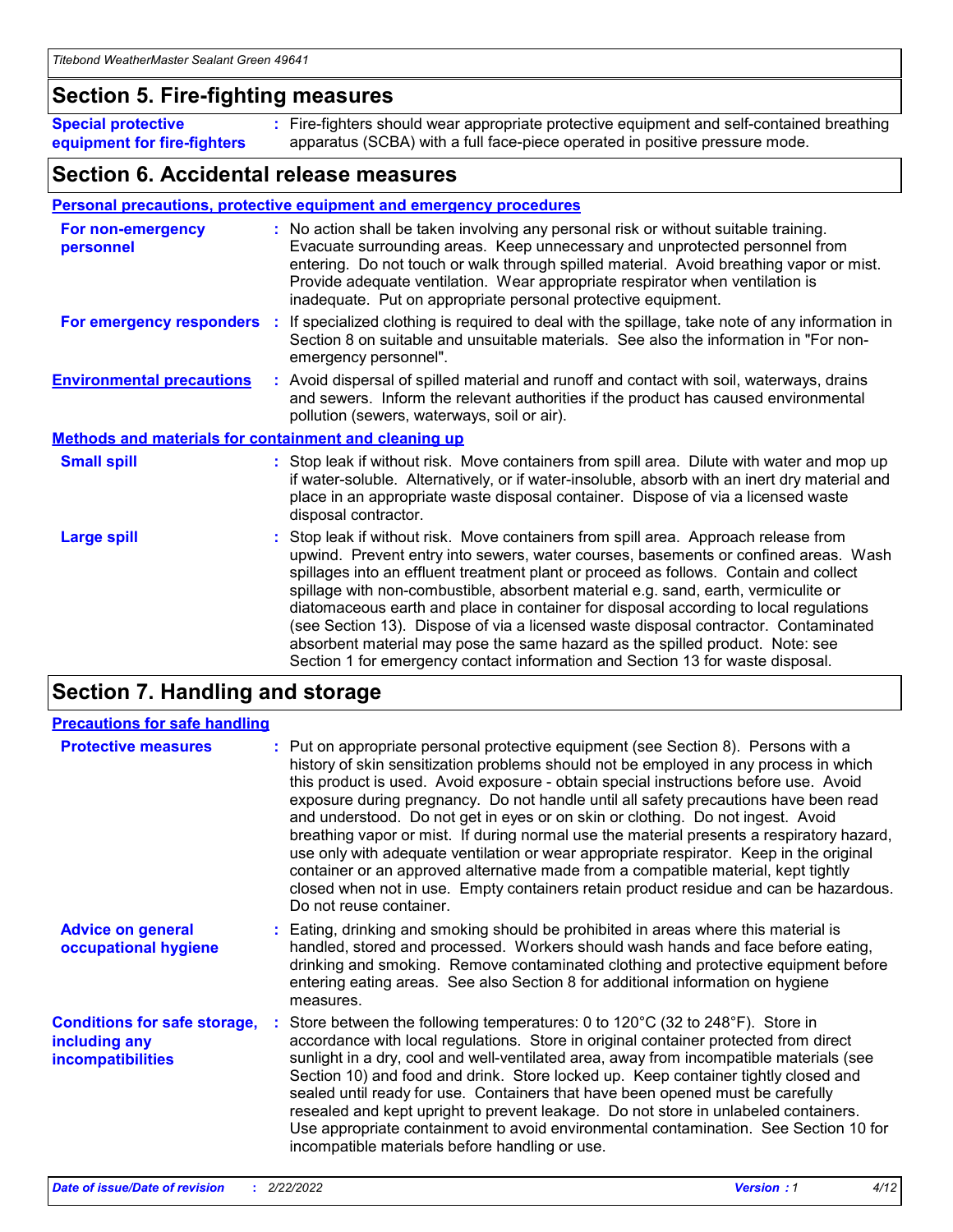## **Section 8. Exposure controls/personal protection**

#### **Control parameters**

#### **Occupational exposure limits**

| <b>Ingredient name</b>                               |    |                        | <b>Exposure limits</b>                                                                                                                                                                                                                                                                                                                                                                                                                                                                                                                                                                                                 |
|------------------------------------------------------|----|------------------------|------------------------------------------------------------------------------------------------------------------------------------------------------------------------------------------------------------------------------------------------------------------------------------------------------------------------------------------------------------------------------------------------------------------------------------------------------------------------------------------------------------------------------------------------------------------------------------------------------------------------|
| 3-aminopropyltriethoxysilane<br>Dibutyltin dilaurate |    |                        | None.<br>ACGIH TLV (United States, 3/2019). Absorbed through skin.<br>Notes: as Sn<br>TWA: $0.1 \text{ mg/m}^3$ , (as Sn) 8 hours.<br>STEL: 0.2 mg/m <sup>3</sup> , (as Sn) 15 minutes.<br>NIOSH REL (United States, 10/2016). Absorbed through skin.<br>Notes: as Sn<br>TWA: 0.1 mg/m <sup>3</sup> , (as Sn) 10 hours.<br>OSHA PEL (United States, 5/2018). Notes: as Sn<br>TWA: $0.1 \text{ mg/m}^3$ , (as Sn) 8 hours.<br>OSHA PEL 1989 (United States, 3/1989). Absorbed through skin.<br>Notes: measured as Sn<br>TWA: 0.1 mg/m <sup>3</sup> , (measured as Sn) 8 hours. Form: Organic                            |
| <b>Appropriate engineering</b><br>controls           |    |                        | : If user operations generate dust, fumes, gas, vapor or mist, use process enclosures,<br>local exhaust ventilation or other engineering controls to keep worker exposure to<br>airborne contaminants below any recommended or statutory limits.                                                                                                                                                                                                                                                                                                                                                                       |
| <b>Environmental exposure</b><br>controls            |    |                        | Emissions from ventilation or work process equipment should be checked to ensure<br>they comply with the requirements of environmental protection legislation. In some<br>cases, fume scrubbers, filters or engineering modifications to the process equipment<br>will be necessary to reduce emissions to acceptable levels.                                                                                                                                                                                                                                                                                          |
| <b>Individual protection measures</b>                |    |                        |                                                                                                                                                                                                                                                                                                                                                                                                                                                                                                                                                                                                                        |
| <b>Hygiene measures</b>                              |    |                        | : Wash hands, forearms and face thoroughly after handling chemical products, before<br>eating, smoking and using the lavatory and at the end of the working period.<br>Appropriate techniques should be used to remove potentially contaminated clothing.<br>Contaminated work clothing should not be allowed out of the workplace. Wash<br>contaminated clothing before reusing. Ensure that eyewash stations and safety<br>showers are close to the workstation location.                                                                                                                                            |
| <b>Eye/face protection</b>                           |    |                        | : Safety eyewear complying with an approved standard should be used when a risk<br>assessment indicates this is necessary to avoid exposure to liquid splashes, mists,<br>gases or dusts. If contact is possible, the following protection should be worn, unless<br>the assessment indicates a higher degree of protection: chemical splash goggles.                                                                                                                                                                                                                                                                  |
| <b>Skin protection</b>                               |    |                        |                                                                                                                                                                                                                                                                                                                                                                                                                                                                                                                                                                                                                        |
| <b>Hand protection</b>                               |    |                        | : Chemical-resistant, impervious gloves complying with an approved standard should be<br>worn at all times when handling chemical products if a risk assessment indicates this is<br>necessary. Considering the parameters specified by the glove manufacturer, check<br>during use that the gloves are still retaining their protective properties. It should be<br>noted that the time to breakthrough for any glove material may be different for different<br>glove manufacturers. In the case of mixtures, consisting of several substances, the<br>protection time of the gloves cannot be accurately estimated. |
| <b>Body protection</b>                               |    | handling this product. | Personal protective equipment for the body should be selected based on the task being<br>performed and the risks involved and should be approved by a specialist before                                                                                                                                                                                                                                                                                                                                                                                                                                                |
| <b>Other skin protection</b>                         |    |                        | : Appropriate footwear and any additional skin protection measures should be selected<br>based on the task being performed and the risks involved and should be approved by a<br>specialist before handling this product.                                                                                                                                                                                                                                                                                                                                                                                              |
| <b>Respiratory protection</b>                        | ÷. | aspects of use.        | Based on the hazard and potential for exposure, select a respirator that meets the<br>appropriate standard or certification. Respirators must be used according to a<br>respiratory protection program to ensure proper fitting, training, and other important                                                                                                                                                                                                                                                                                                                                                         |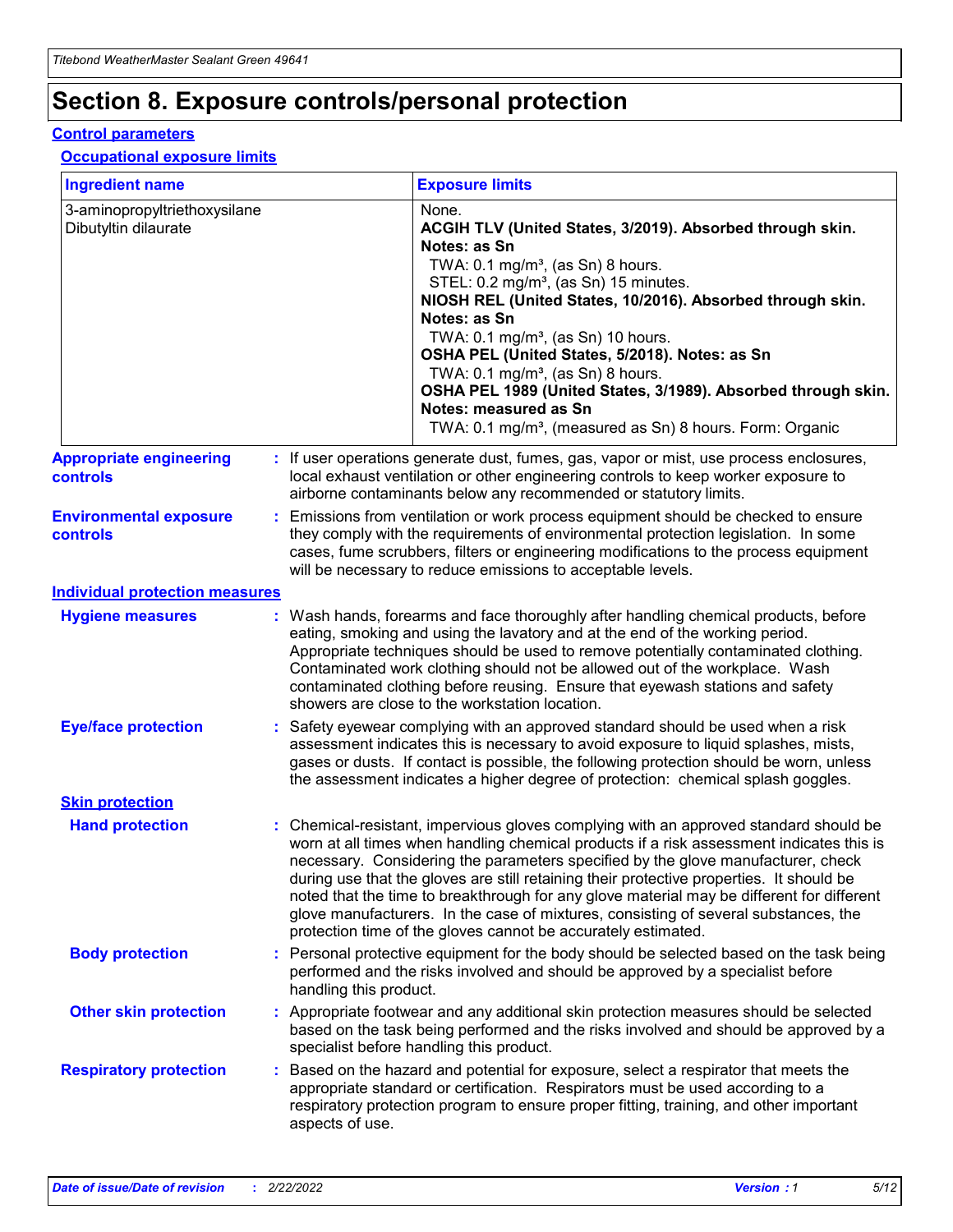### **Section 9. Physical and chemical properties**

#### **Appearance**

| <b>Physical state</b>                             | : Liquid. [Paste.]                                              |
|---------------------------------------------------|-----------------------------------------------------------------|
| Color                                             | Green.                                                          |
| Odor                                              | : None [Slight]                                                 |
| <b>Odor threshold</b>                             | $:$ Not available.                                              |
| рH                                                | : Not applicable.                                               |
| <b>Melting point</b>                              | : Not available.                                                |
| <b>Boiling point</b>                              | : >100°C (>212°F)                                               |
| <b>Flash point</b>                                | : Closed cup: $>200^{\circ}$ C ( $>392^{\circ}$ F) [Setaflash.] |
| <b>Evaporation rate</b>                           | $:$ <1 (butyl acetate = 1)                                      |
| <b>Flammability (solid, gas)</b>                  | : Not available.                                                |
| Lower and upper explosive<br>(flammable) limits   | : Not available.                                                |
| <b>VOC (less water, less</b>                      | $: 0$ g/l                                                       |
| exempt solvents)                                  |                                                                 |
| <b>Volatility</b>                                 | $: 0\%$ (w/w)                                                   |
| <b>Vapor density</b>                              | : Not available.                                                |
| <b>Relative density</b>                           | : 1.4329                                                        |
| <b>Solubility</b>                                 | Insoluble in the following materials: cold water and hot water. |
| <b>Solubility in water</b>                        | : Not available.                                                |
| <b>Partition coefficient: n-</b><br>octanol/water | $:$ Not available.                                              |
| <b>Auto-ignition temperature</b>                  | : Not available.                                                |
| <b>Decomposition temperature</b>                  | : Not available.                                                |

### **Section 10. Stability and reactivity**

| <b>Reactivity</b>                            | : No specific test data related to reactivity available for this product or its ingredients.            |
|----------------------------------------------|---------------------------------------------------------------------------------------------------------|
| <b>Chemical stability</b>                    | : The product is stable.                                                                                |
| <b>Possibility of hazardous</b><br>reactions | : Under normal conditions of storage and use, hazardous reactions will not occur.                       |
| <b>Conditions to avoid</b>                   | : No specific data.                                                                                     |
| <b>Incompatible materials</b>                | : No specific data.                                                                                     |
| <b>Hazardous decomposition</b><br>products   | Under normal conditions of storage and use, hazardous decomposition products should<br>not be produced. |

### **Section 11. Toxicological information**

### **Information on toxicological effects**

#### **Acute toxicity**

| <b>Product/ingredient name</b> | <b>Result</b>           | <b>Species</b> | <b>Dose</b>                | <b>Exposure</b> |
|--------------------------------|-------------------------|----------------|----------------------------|-----------------|
| 3-aminopropyltriethoxysilane   | <b>ILD50 Dermal</b>     | Rabbit         | 4.29 g/kg                  |                 |
| Dibutyltin dilaurate           | ILD50 Oral<br>LD50 Oral | Rat<br>Rat     | $1.57$ g/kg<br>175 $mg/kg$ |                 |
|                                |                         |                |                            |                 |

**Irritation/Corrosion**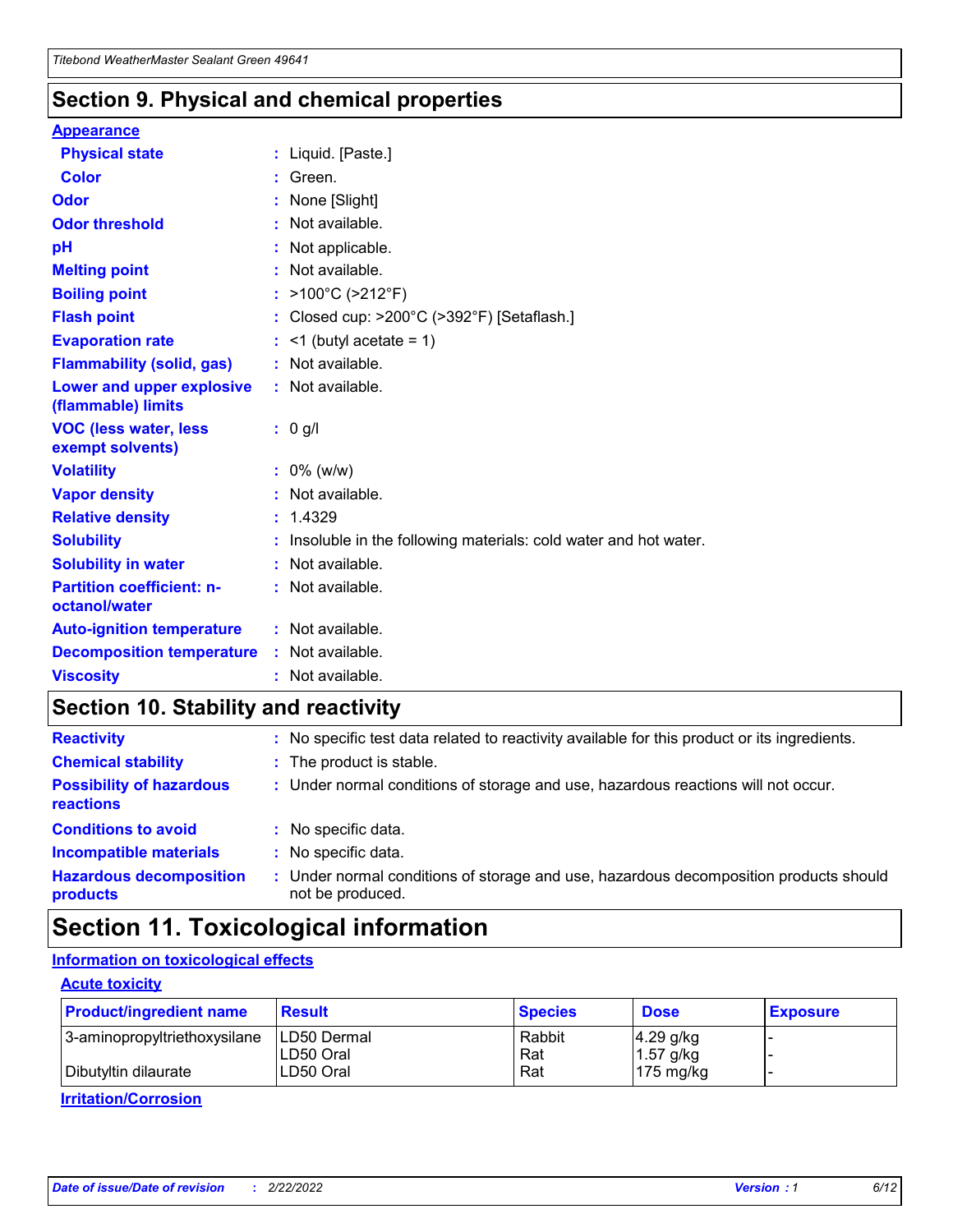## **Section 11. Toxicological information**

| <b>Product/ingredient name</b> | <b>Result</b>            | <b>Species</b> | <b>Score</b> | <b>Exposure</b>           | <b>Observation</b> |
|--------------------------------|--------------------------|----------------|--------------|---------------------------|--------------------|
| 3-aminopropyltriethoxysilane   | Eyes - Mild irritant     | Rabbit         |              | $100$ mg                  |                    |
|                                | Eyes - Severe irritant   | Rabbit         |              | 24 hours 750              |                    |
|                                |                          |                |              | ug                        |                    |
|                                | Skin - Severe irritant   | Rabbit         |              | 24 hours 5                | -                  |
| Dibutyltin dilaurate           | Eyes - Moderate irritant | Rabbit         |              | mq<br><b>24 hours 100</b> |                    |
|                                |                          |                |              | mg                        |                    |
|                                | Skin - Severe irritant   | Rabbit         |              | 500 mg                    |                    |

#### **Sensitization**

Not available.

#### **Mutagenicity**

Not available.

#### **Carcinogenicity**

Not available.

#### **Reproductive toxicity**

Not available.

#### **Teratogenicity**

Not available.

#### **Specific target organ toxicity (single exposure)**

Not available.

#### **Specific target organ toxicity (repeated exposure)**

| <b>Name</b>                                                                         |                                                                            | <b>Category</b>                                     | <b>Route of</b><br>exposure | <b>Target organs</b> |
|-------------------------------------------------------------------------------------|----------------------------------------------------------------------------|-----------------------------------------------------|-----------------------------|----------------------|
| Dibutyltin dilaurate                                                                |                                                                            | Category 1                                          |                             | respiratory system   |
| <b>Aspiration hazard</b><br>Not available.                                          |                                                                            |                                                     |                             |                      |
| <b>Information on the likely</b><br>routes of exposure                              | : Not available.                                                           |                                                     |                             |                      |
| <b>Potential acute health effects</b>                                               |                                                                            |                                                     |                             |                      |
| <b>Eye contact</b>                                                                  | : May cause eye irritation.                                                |                                                     |                             |                      |
| <b>Inhalation</b>                                                                   |                                                                            | : No known significant effects or critical hazards. |                             |                      |
| <b>Skin contact</b>                                                                 | : May cause skin irritation.                                               |                                                     |                             |                      |
| <b>Ingestion</b>                                                                    |                                                                            | : No known significant effects or critical hazards. |                             |                      |
| <b>Symptoms related to the physical, chemical and toxicological characteristics</b> |                                                                            |                                                     |                             |                      |
| <b>Eye contact</b>                                                                  | irritation<br>watering<br>redness                                          | : Adverse symptoms may include the following:       |                             |                      |
| <b>Inhalation</b>                                                                   | reduced fetal weight<br>increase in fetal deaths<br>skeletal malformations | : Adverse symptoms may include the following:       |                             |                      |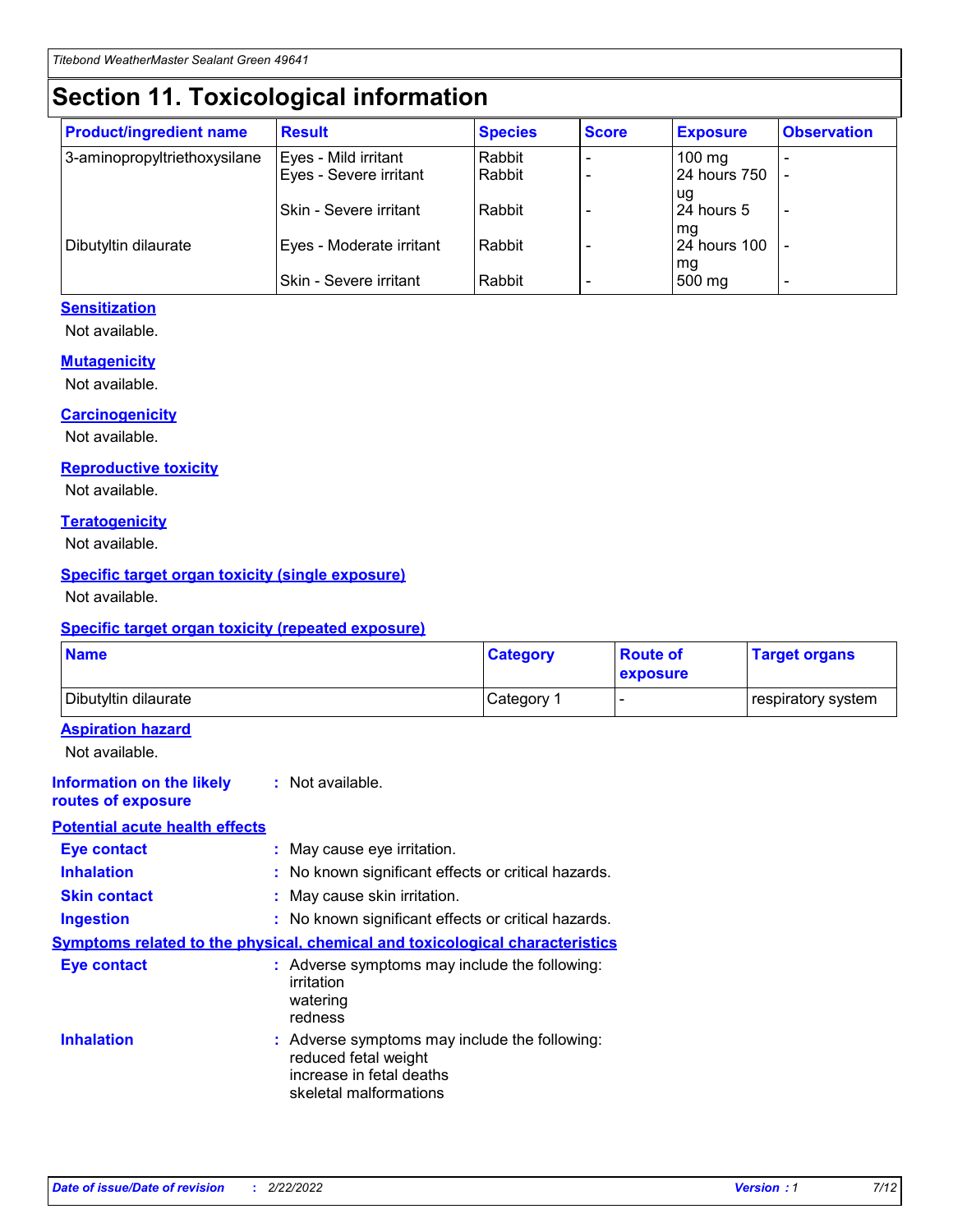## **Section 11. Toxicological information**

| <b>Skin contact</b>                     | : Adverse symptoms may include the following:<br>irritation<br>redness<br>reduced fetal weight<br>increase in fetal deaths<br>skeletal malformations |  |
|-----------------------------------------|------------------------------------------------------------------------------------------------------------------------------------------------------|--|
| <b>Ingestion</b>                        | : Adverse symptoms may include the following:<br>reduced fetal weight<br>increase in fetal deaths<br>skeletal malformations                          |  |
|                                         | Delayed and immediate effects and also chronic effects from short and long term exposure                                                             |  |
| <b>Short term exposure</b>              |                                                                                                                                                      |  |
| <b>Potential immediate</b><br>effects   | : Not available.                                                                                                                                     |  |
| <b>Potential delayed effects</b>        | : Not available.                                                                                                                                     |  |
| <b>Long term exposure</b>               |                                                                                                                                                      |  |
| <b>Potential immediate</b><br>effects   | : Not available.                                                                                                                                     |  |
| <b>Potential delayed effects</b>        | : Not available.                                                                                                                                     |  |
| <b>Potential chronic health effects</b> |                                                                                                                                                      |  |
| Not available.                          |                                                                                                                                                      |  |
| <b>General</b>                          | : Once sensitized, a severe allergic reaction may occur when subsequently exposed to<br>very low levels.                                             |  |
| <b>Carcinogenicity</b>                  | : No known significant effects or critical hazards.                                                                                                  |  |
| <b>Mutagenicity</b>                     | : No known significant effects or critical hazards.                                                                                                  |  |
| <b>Teratogenicity</b>                   | May damage the unborn child.                                                                                                                         |  |
| <b>Developmental effects</b>            | : No known significant effects or critical hazards.                                                                                                  |  |
| <b>Fertility effects</b>                | May damage fertility.                                                                                                                                |  |
| <b>Numerical measures of toxicity</b>   |                                                                                                                                                      |  |
| <b>Acute toxicity estimates</b>         |                                                                                                                                                      |  |
| الملحلة والمستحقق فالمرابط              |                                                                                                                                                      |  |

Not available.

## **Section 12. Ecological information**

#### **Toxicity**

| <b>Product/ingredient name</b> | <b>Result</b>                     | <b>Species</b>                       | <b>Exposure</b> |
|--------------------------------|-----------------------------------|--------------------------------------|-----------------|
| Dibutyltin dilaurate           | Chronic EC10 > 2 mg/l Fresh water | Algae - Scenedesmus<br>I subspicatus | l 96 hours i    |

### **Persistence and degradability**

| <b>Product/ingredient name</b> | <b>Test</b>                                                                    | <b>Result</b>  |                   | <b>Dose</b> | <b>Inoculum</b>         |
|--------------------------------|--------------------------------------------------------------------------------|----------------|-------------------|-------------|-------------------------|
| Dibutyltin dilaurate           | OECD 301F<br>Ready<br>Biodegradability -<br>Manometric<br>Respirometry<br>Test | 23 % - 28 days |                   |             |                         |
| <b>Product/ingredient name</b> | <b>Aquatic half-life</b>                                                       |                | <b>Photolysis</b> |             | <b>Biodegradability</b> |
| Dibutyltin dilaurate           |                                                                                |                |                   |             | Inherent                |

### **Bioaccumulative potential**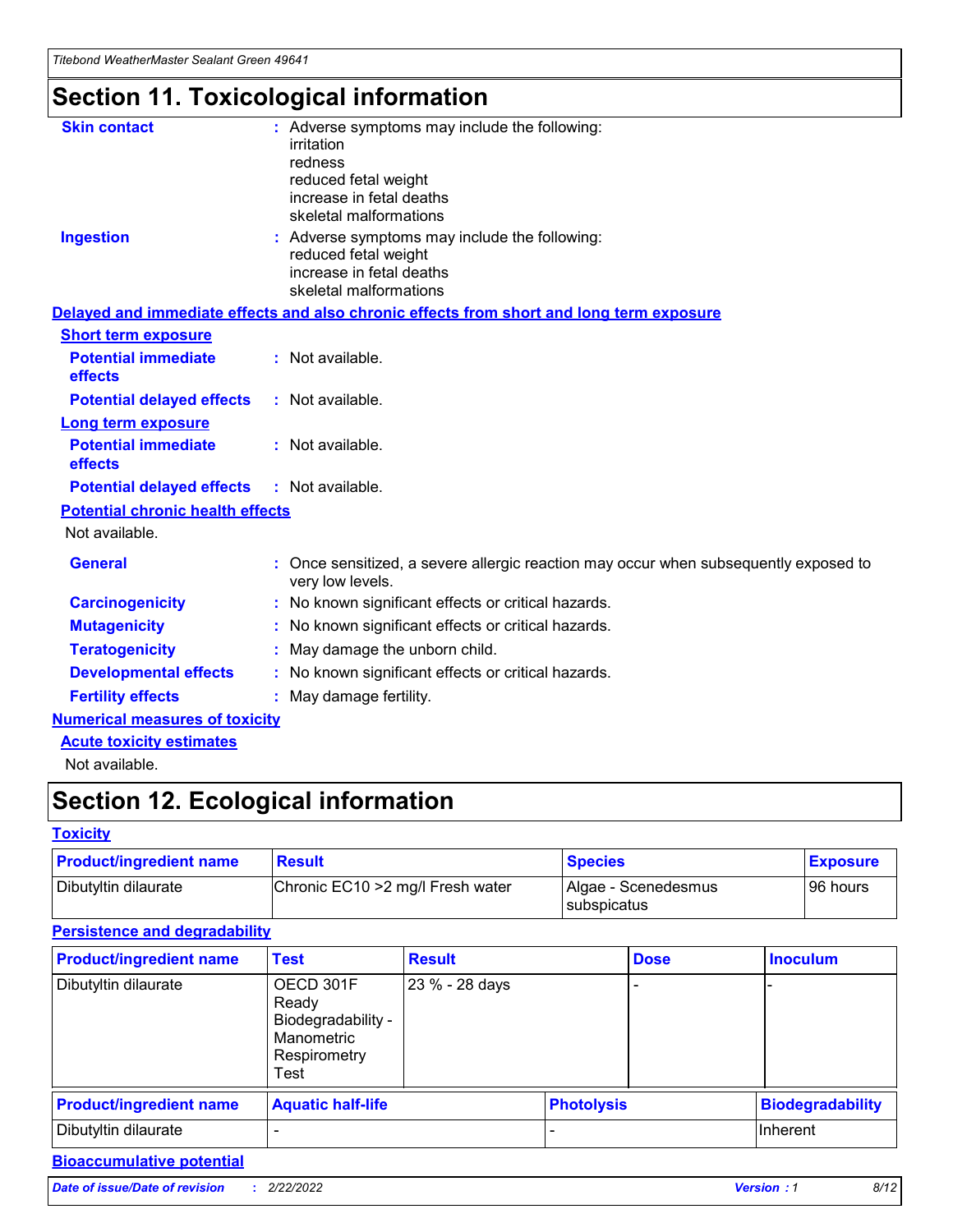## **Section 12. Ecological information**

| <b>Product/ingredient name</b> | $LoaPow$ | <b>BCF</b> | <b>Potential</b> |
|--------------------------------|----------|------------|------------------|
| 3-aminopropyltriethoxysilane   | 1.7      | 3.4        | low              |
| Dibutyltin dilaurate           | 4.44     | 2.91       | low              |

#### **Mobility in soil**

| <i></i>                                                       |                                                     |
|---------------------------------------------------------------|-----------------------------------------------------|
| <b>Soil/water partition</b><br>coefficient (K <sub>oc</sub> ) | : Not available.                                    |
| <b>Other adverse effects</b>                                  | : No known significant effects or critical hazards. |

### **Section 13. Disposal considerations**

**Disposal methods :**

The generation of waste should be avoided or minimized wherever possible. Disposal of this product, solutions and any by-products should at all times comply with the requirements of environmental protection and waste disposal legislation and any regional local authority requirements. Dispose of surplus and non-recyclable products via a licensed waste disposal contractor. Waste should not be disposed of untreated to the sewer unless fully compliant with the requirements of all authorities with jurisdiction. Waste packaging should be recycled. Incineration or landfill should only be considered when recycling is not feasible. This material and its container must be disposed of in a safe way. Care should be taken when handling emptied containers that have not been cleaned or rinsed out. Empty containers or liners may retain some product residues. Avoid dispersal of spilled material and runoff and contact with soil, waterways, drains and sewers.

## **Section 14. Transport information**

|                                      | <b>DOT</b><br><b>Classification</b> | <b>TDG</b><br><b>Classification</b> | <b>Mexico</b><br><b>Classification</b> | <b>ADR/RID</b>           | <b>IMDG</b>              | <b>IATA</b>              |
|--------------------------------------|-------------------------------------|-------------------------------------|----------------------------------------|--------------------------|--------------------------|--------------------------|
| <b>UN number</b>                     | Not regulated.                      | Not regulated.                      | Not regulated.                         | Not regulated.           | Not regulated.           | Not regulated.           |
| <b>UN proper</b><br>shipping name    | $\qquad \qquad \blacksquare$        |                                     |                                        |                          |                          |                          |
| <b>Transport</b><br>hazard class(es) | $\blacksquare$                      | $\blacksquare$                      | $\blacksquare$                         | $\overline{\phantom{a}}$ | $\blacksquare$           | $\blacksquare$           |
| <b>Packing group</b>                 | $\overline{\phantom{a}}$            | $\overline{\phantom{0}}$            | $\qquad \qquad \blacksquare$           | -                        | $\overline{\phantom{0}}$ | $\overline{\phantom{a}}$ |
| <b>Environmental</b><br>hazards      | No.                                 | No.                                 | No.                                    | No.                      | No.                      | No.                      |

## **Section 15. Regulatory information**

#### **U.S. Federal regulations**

#### **SARA 302/304**

#### **Composition/information on ingredients**

No products were found.

**SARA 304 RQ :** Not applicable.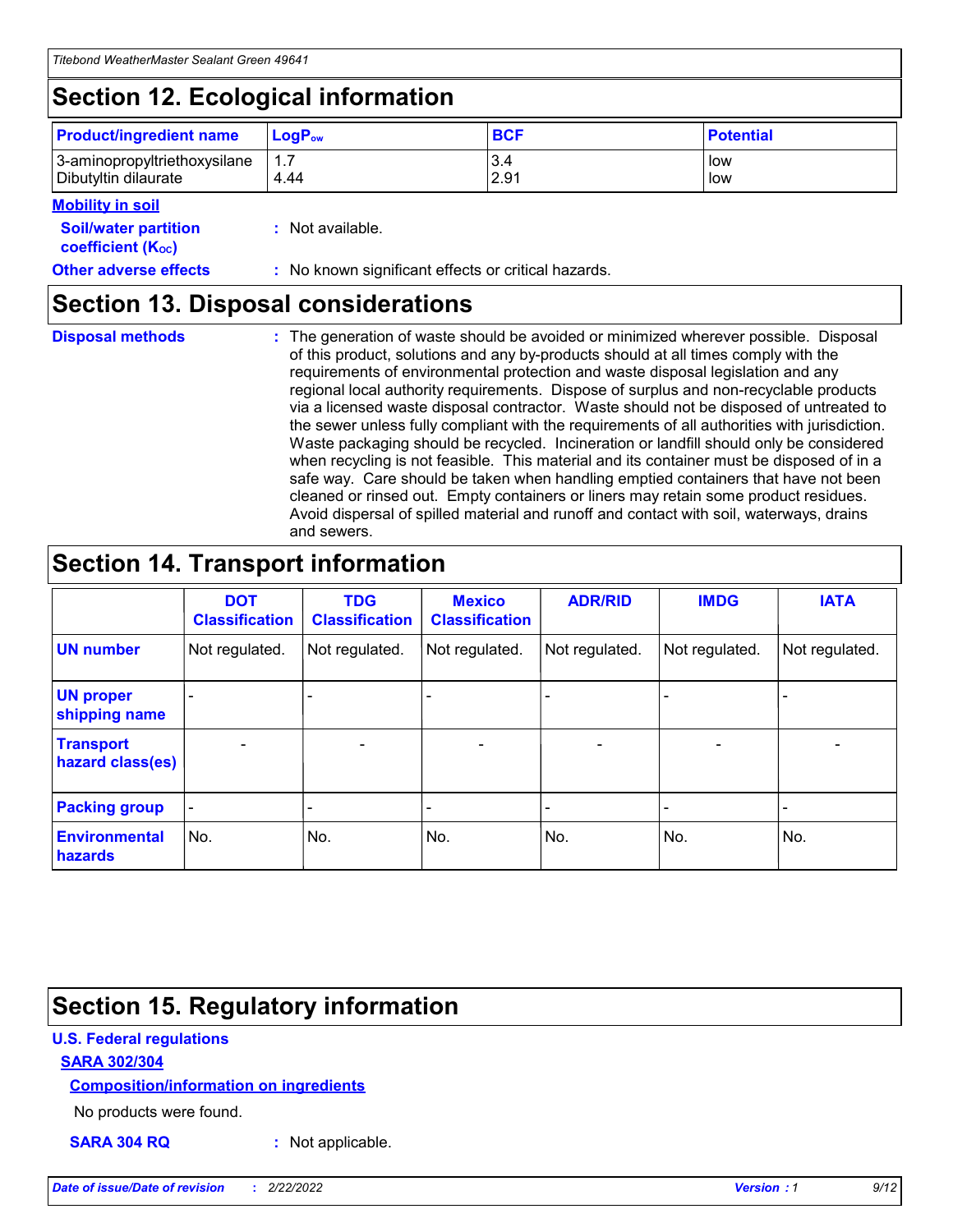## **Section 15. Regulatory information**

#### **SARA 311/312**

**Classification :** EYE IRRITATION - Category 2B SKIN SENSITIZATION - Category 1 TOXIC TO REPRODUCTION (Fertility) - Category 1B TOXIC TO REPRODUCTION (Unborn child) - Category 1B

#### **Composition/information on ingredients**

| <b>Name</b>                  | $\frac{9}{6}$ | <b>Classification</b>                                                                                            |
|------------------------------|---------------|------------------------------------------------------------------------------------------------------------------|
| 3-aminopropyltriethoxysilane | $\leq$ 3      | <b>FLAMMABLE LIQUIDS - Category 4</b><br><b>ACUTE TOXICITY (oral) - Category 4</b>                               |
|                              |               | SKIN IRRITATION - Category 2<br><b>EYE IRRITATION - Category 2A</b>                                              |
| Dibutyltin dilaurate         | ≤0.3          | ACUTE TOXICITY (oral) - Category 3<br>SKIN CORROSION - Category 1C                                               |
|                              |               | SERIOUS EYE DAMAGE - Category 1<br>SKIN SENSITIZATION - Category 1<br><b>GERM CELL MUTAGENICITY - Category 2</b> |
|                              |               | TOXIC TO REPRODUCTION (Fertility) - Category 1B<br>TOXIC TO REPRODUCTION (Unborn child) - Category 1B            |
|                              |               | SPECIFIC TARGET ORGAN TOXICITY (REPEATED<br>EXPOSURE) (respiratory system) - Category 1                          |

#### **State regulations**

| <b>Massachusetts</b> | : None of the components are listed. |
|----------------------|--------------------------------------|
| <b>New York</b>      | : None of the components are listed. |
| <b>New Jersey</b>    | : None of the components are listed. |
| <b>Pennsylvania</b>  | : None of the components are listed. |

#### **California Prop. 65**

**A** WARNING: This product can expose you to methanol, which is known to the State of California to cause birth defects or other reproductive harm. For more information go to www.P65Warnings.ca.gov.

| <b>Ingredient name</b> | No significant risk Maximum<br>level | acceptable dosage<br>level |
|------------------------|--------------------------------------|----------------------------|
| methanol               |                                      | Yes.                       |

#### **International regulations**

**Chemical Weapon Convention List Schedules I, II & III Chemicals** Not listed.

#### **Montreal Protocol**

Not listed.

**Stockholm Convention on Persistent Organic Pollutants**

Not listed.

### **UNECE Aarhus Protocol on POPs and Heavy Metals**

Not listed.

#### **Inventory list**

### **China :** All components are listed or exempted.

**United States TSCA 8(b) inventory :** All components are active or exempted.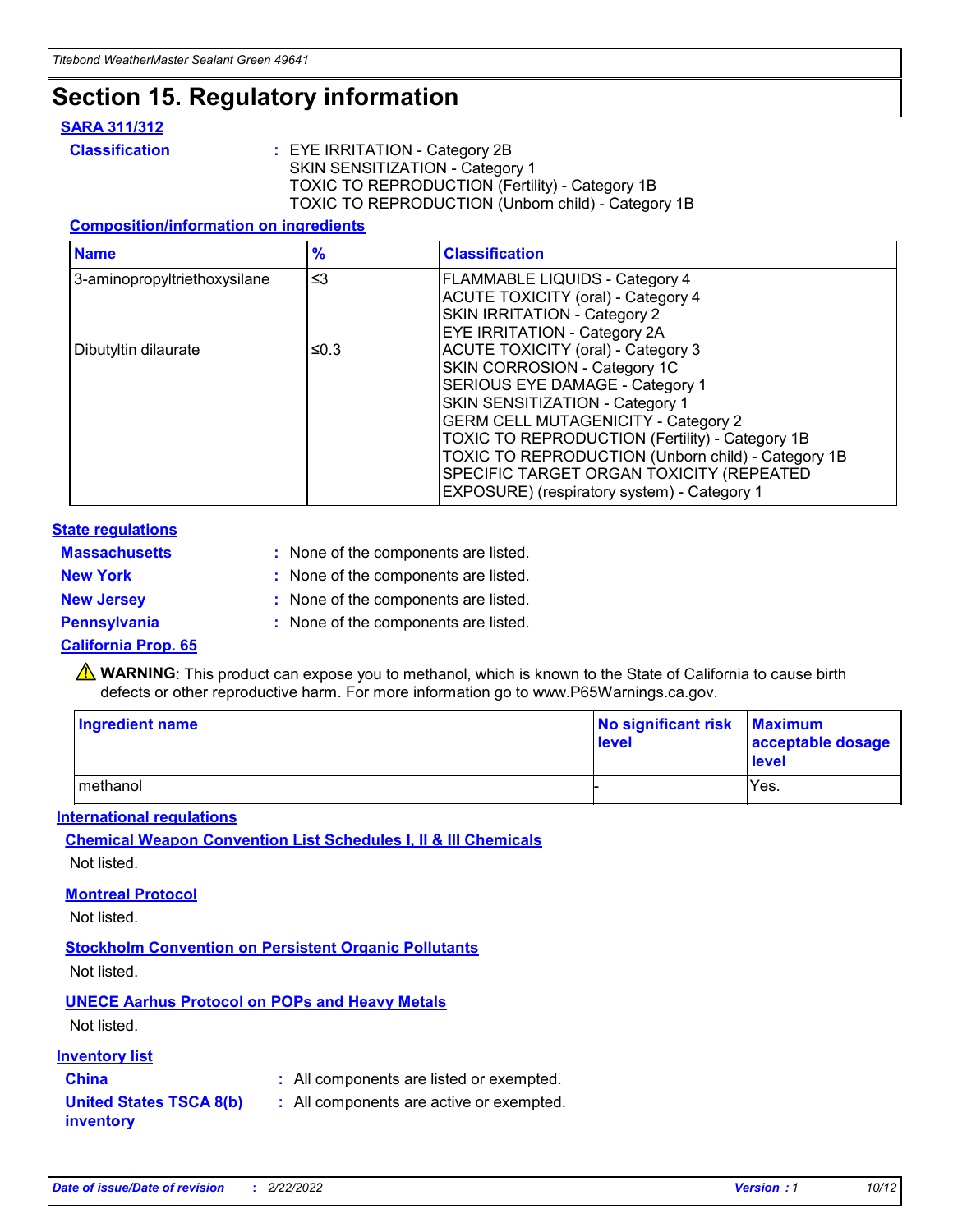## **Section 16. Other information**

**Hazardous Material Information System (U.S.A.)**



**Caution: HMIS® ratings are based on a 0-4 rating scale, with 0 representing minimal hazards or risks, and 4 representing significant hazards or risks. Although HMIS® ratings and the associated label are not required on SDSs or products leaving a facility under 29 CFR 1910.1200, the preparer may choose to provide them. HMIS® ratings are to be used with a fully implemented HMIS® program. HMIS® is a registered trademark and service mark of the American Coatings Association, Inc.**

**The customer is responsible for determining the PPE code for this material. For more information on HMIS® Personal Protective Equipment (PPE) codes, consult the HMIS® Implementation Manual.**

#### **National Fire Protection Association (U.S.A.)**



**Reprinted with permission from NFPA 704-2001, Identification of the Hazards of Materials for Emergency Response Copyright ©1997, National Fire Protection Association, Quincy, MA 02269. This reprinted material is not the complete and official position of the National Fire Protection Association, on the referenced subject which is represented only by the standard in its entirety.**

**Copyright ©2001, National Fire Protection Association, Quincy, MA 02269. This warning system is intended to be interpreted and applied only by properly trained individuals to identify fire, health and reactivity hazards of chemicals. The user is referred to certain limited number of chemicals with recommended classifications in NFPA 49 and NFPA 325, which would be used as a guideline only. Whether the chemicals are classified by NFPA or not, anyone using the 704 systems to classify chemicals does so at their own risk.**

#### **Procedure used to derive the classification**

| <b>Classification</b>                                                                                                                                                    |  |                                                                                                                                                                                                                                                                                                                                                                                                                                                                                                                                                                          | <b>Justification</b> |
|--------------------------------------------------------------------------------------------------------------------------------------------------------------------------|--|--------------------------------------------------------------------------------------------------------------------------------------------------------------------------------------------------------------------------------------------------------------------------------------------------------------------------------------------------------------------------------------------------------------------------------------------------------------------------------------------------------------------------------------------------------------------------|----------------------|
| EYE IRRITATION - Category 2B<br>SKIN SENSITIZATION - Category 1<br>TOXIC TO REPRODUCTION (Fertility) - Category 1B<br>TOXIC TO REPRODUCTION (Unborn child) - Category 1B |  | Expert judgment<br>Expert judgment<br>Expert judgment<br>Expert judgment                                                                                                                                                                                                                                                                                                                                                                                                                                                                                                 |                      |
| <b>History</b>                                                                                                                                                           |  |                                                                                                                                                                                                                                                                                                                                                                                                                                                                                                                                                                          |                      |
| <b>Date of printing</b>                                                                                                                                                  |  | : 4/22/2022                                                                                                                                                                                                                                                                                                                                                                                                                                                                                                                                                              |                      |
| Date of issue/Date of<br>revision                                                                                                                                        |  | : 2/22/2022                                                                                                                                                                                                                                                                                                                                                                                                                                                                                                                                                              |                      |
| Date of previous issue                                                                                                                                                   |  | : No previous validation                                                                                                                                                                                                                                                                                                                                                                                                                                                                                                                                                 |                      |
| <b>Version</b>                                                                                                                                                           |  | $\therefore$ 1                                                                                                                                                                                                                                                                                                                                                                                                                                                                                                                                                           |                      |
| <b>Key to abbreviations</b>                                                                                                                                              |  | $\therefore$ ATE = Acute Toxicity Estimate<br><b>BCF = Bioconcentration Factor</b><br>GHS = Globally Harmonized System of Classification and Labelling of Chemicals<br>IATA = International Air Transport Association<br>IBC = Intermediate Bulk Container<br><b>IMDG = International Maritime Dangerous Goods</b><br>LogPow = logarithm of the octanol/water partition coefficient<br>MARPOL = International Convention for the Prevention of Pollution From Ships, 1973<br>as modified by the Protocol of 1978. ("Marpol" = marine pollution)<br>$UN = United Nations$ |                      |